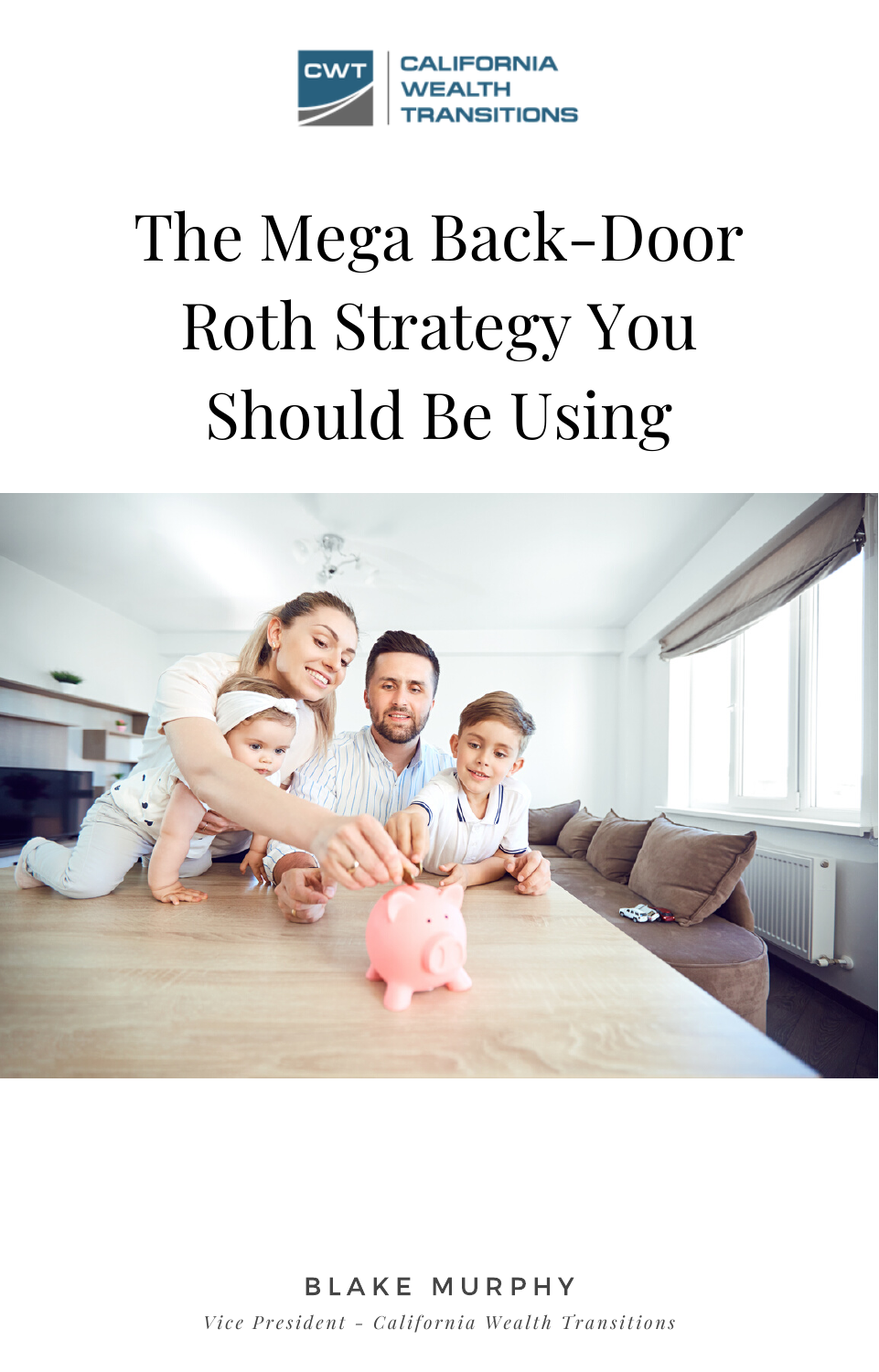## "I make too much money to contribute to a ROTH retirement account."

Many working individuals believe they are ineligible for ROTH accounts. What if I told you there are strategies to deposit funds into a ROTH every year regardless of your income? It's true. Many investors and professional advisors are not well versed in how to utilize the tremendous benefits of ROTH retirement accounts.

Today I'll let you in on the mega back-door roth strategy you will want to steal to maximize your designated funds for retirement, and go over how it all works. Let's start at the beginning.

#### Retirement Account Basics

Regular retirement accounts, IRA, SEP, 401k, 403b and Profit Sharing Pension plans all grow tax deferred. This means you do not pay taxes on the earnings in these retirement accounts until the funds are withdrawn, usually in retirement. In contrast, ROTH retirement accounts do not pay taxes on their earnings even when the funds are withdrawn in retirement. Money you contribute to a Roth truly becomes tax-free.

Chances are you have a 401k plan at work. You know you can put part of your salary in a retirement account before you pay tax on it, and that money grows tax-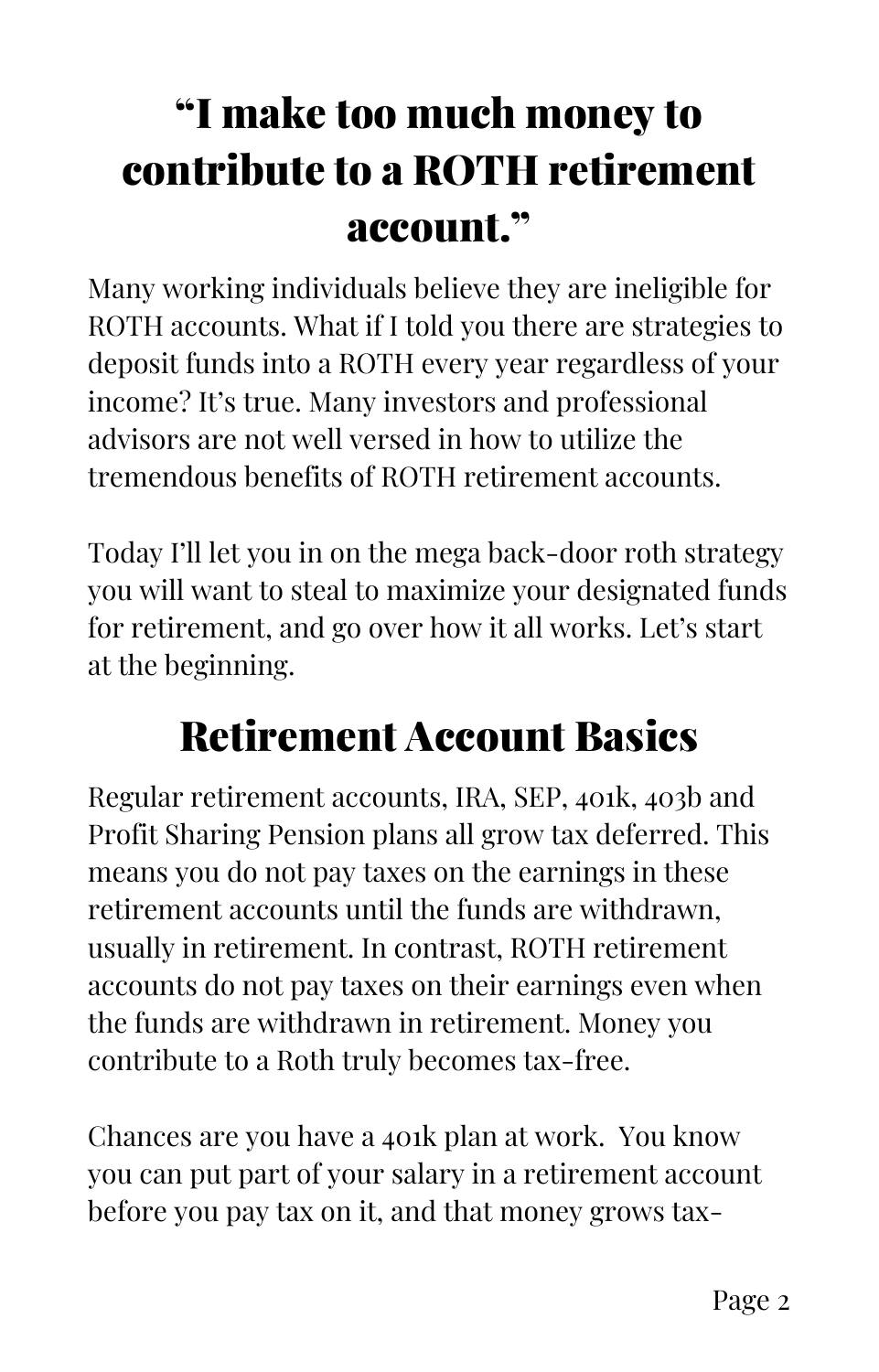deferred. Your company usually matches a portion of what you put into the account as well. Since the money you put into these accounts do not incur any tax until you take it out, it's a great way to save for retirement as your money grows more quickly than it would in a traditional investment account.

In addition, many plans also allow for Roth contributions, where the money is taxed before it goes into the 401k, but it then grows tax-free (assuming you meet several requirements). This may be a great strategy depending on your situation but many savers are reluctant to give up the tax deduction from the normal pre-tax contributions.

### What Can You Contribute to a 401k?

Everyone wants to know how much they can contribute to a 401k. A simple Google search will tell you that the IRS does limit what you can put into these accounts. In 2020, **the maximum you can [contribute](https://www.irs.gov/newsroom/401k-contribution-limit-increases-to-19500-for-2020-catch-up-limit-rises-to-6500)** to a 401k plan is \$19,500 (if you are over 50 you can add an additional \$6,500 for a total of \$26,000 per year). However, this is where most people's understanding of their 401k plan ends.

If your knowledge ends here, know that you aren't alone. There are so many subtle nuances in the different types of 401k plans and various advantages and drawbacks of each. This is why a customized financial plan is crucial; an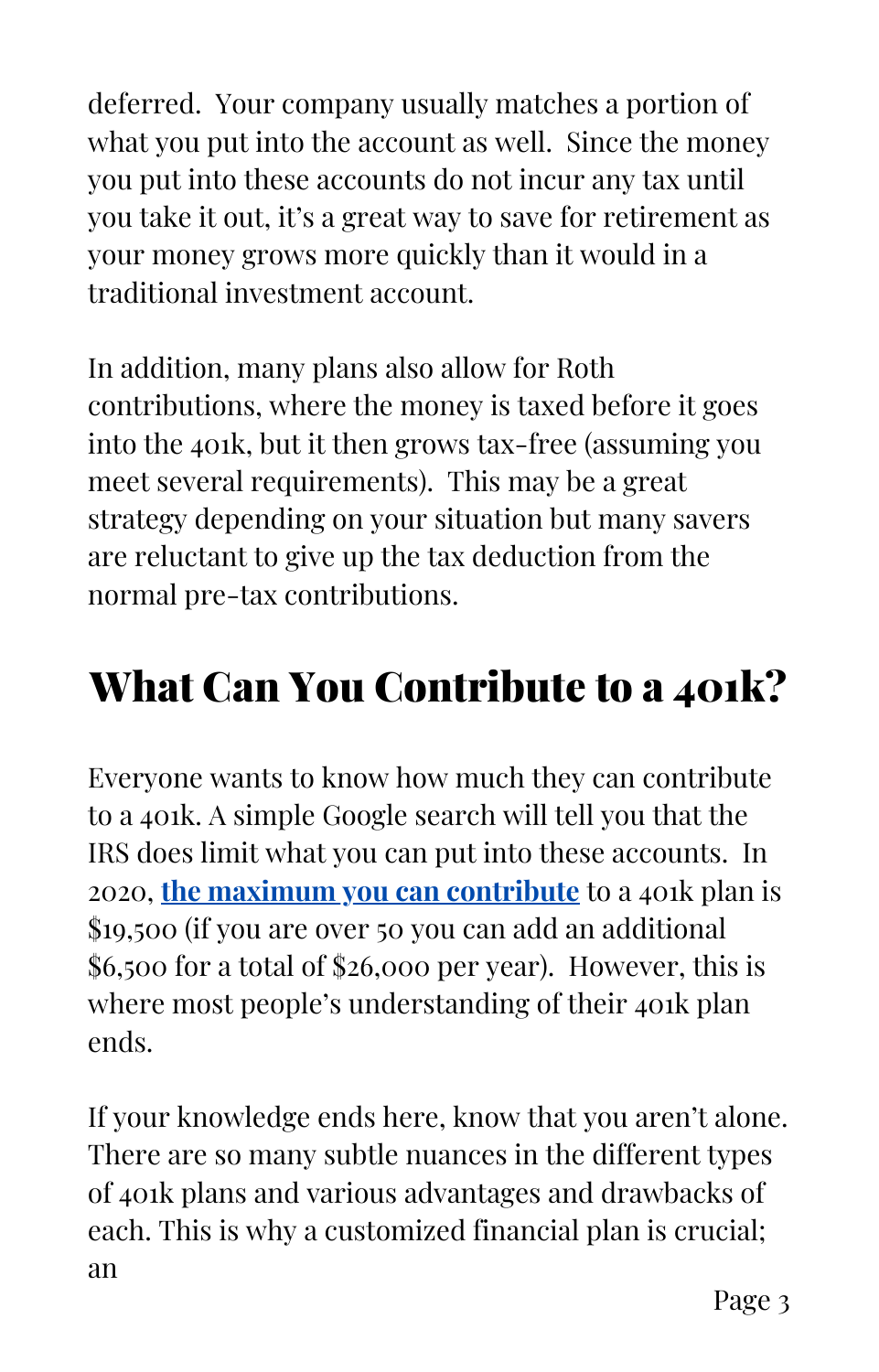advisor can help look at your overall situation with the specific type of plan you have, and make more informed decisions for you to efficiently plan for the future.

## Enter the Mega Backdoor Roth **Strategy**

If you regularly max out those traditional 401k limits, you'll want to pay attention here. What most people may not know is that the actual 2020 IRS limit for the total amount of Employee and Employer contributions is 100% of your income or \$57,000 whichever is less (or \$63,500 if you're over age 50.)

Most people contribute the maximum deferral of \$19,500 in each year, their company puts in an additional \$5,000-10,000, and that's it. For high earners, this usually results in excess money going into a savings account where it sits in cash and doesn't grow, or into brokerage account each month where it's at least growing, but that growth is subject to taxation, eating into the overall return. **[Financial](https://www.cawealth.com/talk-to-an-advisor.html) planning** is all about efficiency and making sure you are taking advantage of everything you can to maximize the growth of your money. So, after you've maxed your 401k contribution, where should you contribute next?

Most high earners contribute the maximum pre-tax contribution of \$19,500 and stop there, even though the IRS allows you to put up to \$57,000! This is a huge